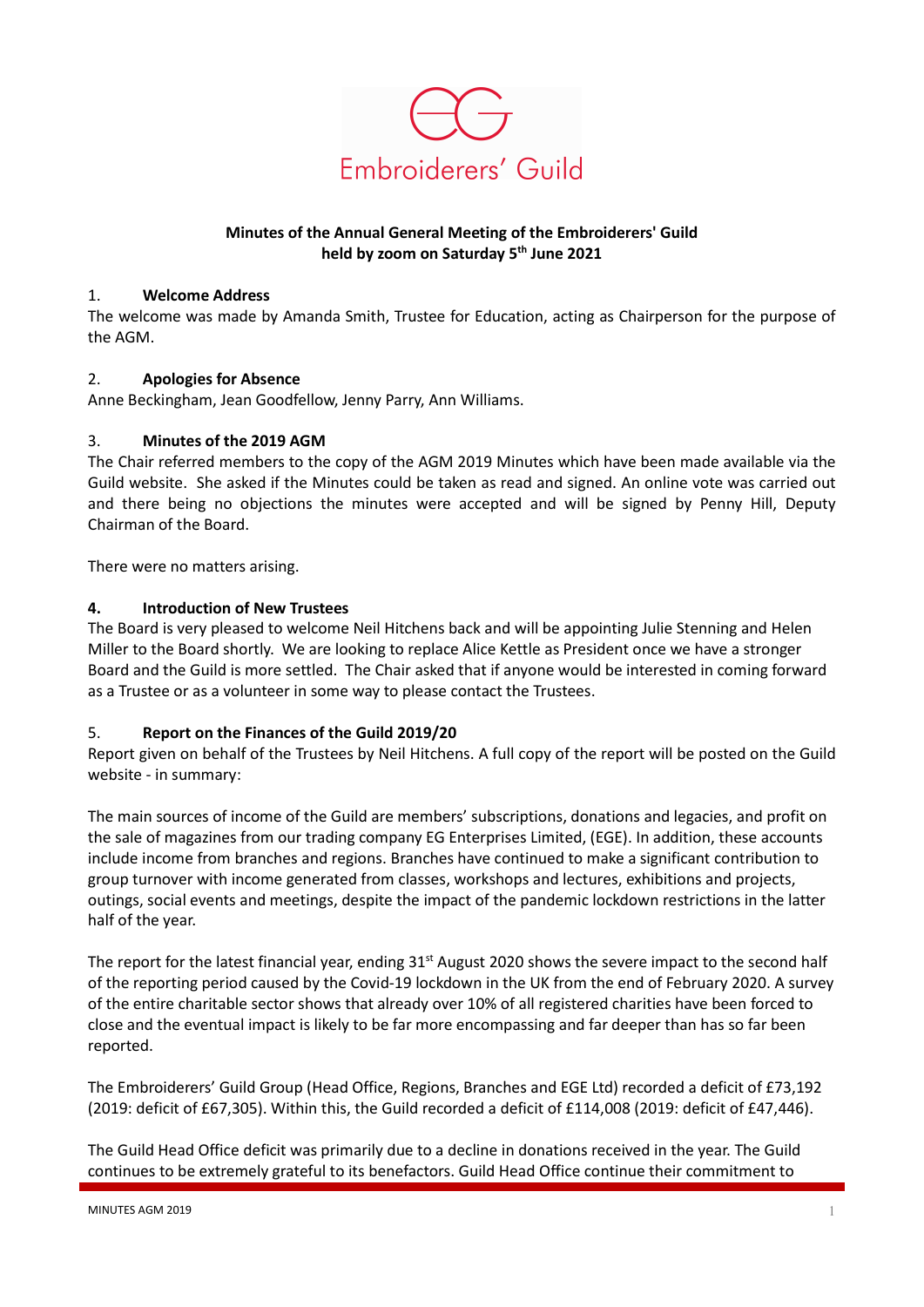monitoring all of and exercising tight control over costs, and in this regard achieved a reduction in support costs.

Membership subscriptions paid to the Guild and Branches decreased by £29K in 2019/20 to £308k, of which £16K was a decrease in amounts paid to Head Office.

Branch income decreased from £589K to £417K (29%). Branch expenditure, however, also decreased from £642K to £445K (31%) reducing the deficit on branch activities from £53K in the preceding year to £28K. Remaining funds left over on the closure of branches continue to be designated within the Branches Support Fund by the trustees.

### 6. Report on the Finances of the Guild moving forward 2020/21

Alex Messenger delivered, on behalf of the Trustees, a report on financial matters.

The original budgets for 2020/21 had been set in June 2020 when it was becoming evident that the pandemic was having a detrimental effect. At the time of the AGM, the Board is not yet able to accurately calculate the expected deficit for year-end 2021.

The background to asking members (in September 2020) to pay subscriptions directly to Head Office was explained. This was driven by the cancellation of face-to-face branch meetings, but the need for subscription income to be received by Head Office in order to maintain cash flow. By November 2020 it was calculated that nearly 30% of the membership had not renewed their subscription. Neither had any income been received from large-scale textile shows. The loss of income was therefore judged to be causing a precarious situation which would have to be addressed. The Board realised they would have to take drastic action in order to preserve the Charity. The option of sitting back to see how the situation would develop and/or do nothing was not available and time was limited. The report moved to look at the figures for 2021-2022. A detailed explanation was given but in broad terms, income was estimated at £180,500 and expenditure at £180,000. As in previous years, subscriptions made up the largest part of the income figure. Many of the costs were fixed (the largest being staffing at £83,000) and it would be difficult to bring expenditure down any further without detriment to Guild activities.

It was pointed out this "break even budget" (where income and expenditure match) meant that the Guild had no room for flexibility and that financial uncertainty would make long-term planning for the future very difficult. The Board were therefore faced with looking at the Charity as a whole and assessing what resources were available to ensure the long term viability of the organisation.

The report returned to the action of freezing branch accounts taken in February 2021. It was explained that cash flow (ie money in the bank to cover future commitments) is vital to any organisation and a continued dwindling of income to Head Office would jeopardise the Guild's long term future. Head Office, the regions, branches and members were considered to be component parts of a single Charity. The Board had discussed all options and decided there was no intention of closing down, abandoning or closing branches or region, or selling the Collection (it's only realisable asset). Therefore the money held in the branches was the only resource Trustees believed could be accessed in order to provide the best opportunity to ensure the long-term survival for everyone.

The total amount generated by transferring branch funds was just over £510,000. Of this (as at the date of the AGM) £66,000 had been paid out for branch expenses/speakers/refunds. Approximately £58,000 would be returned to the Independent Stitch Groups (including YE) as restricted funds and start-up grants. Those branches who had banked outside Unity Trust Bank were encouraged to contact Head Office with a view to transferring their funds. The Board hoped to put aside £125,000 for the continued preservation and enhancement of the Collection. The balance would have to cover the 20/21 deficit and provide for the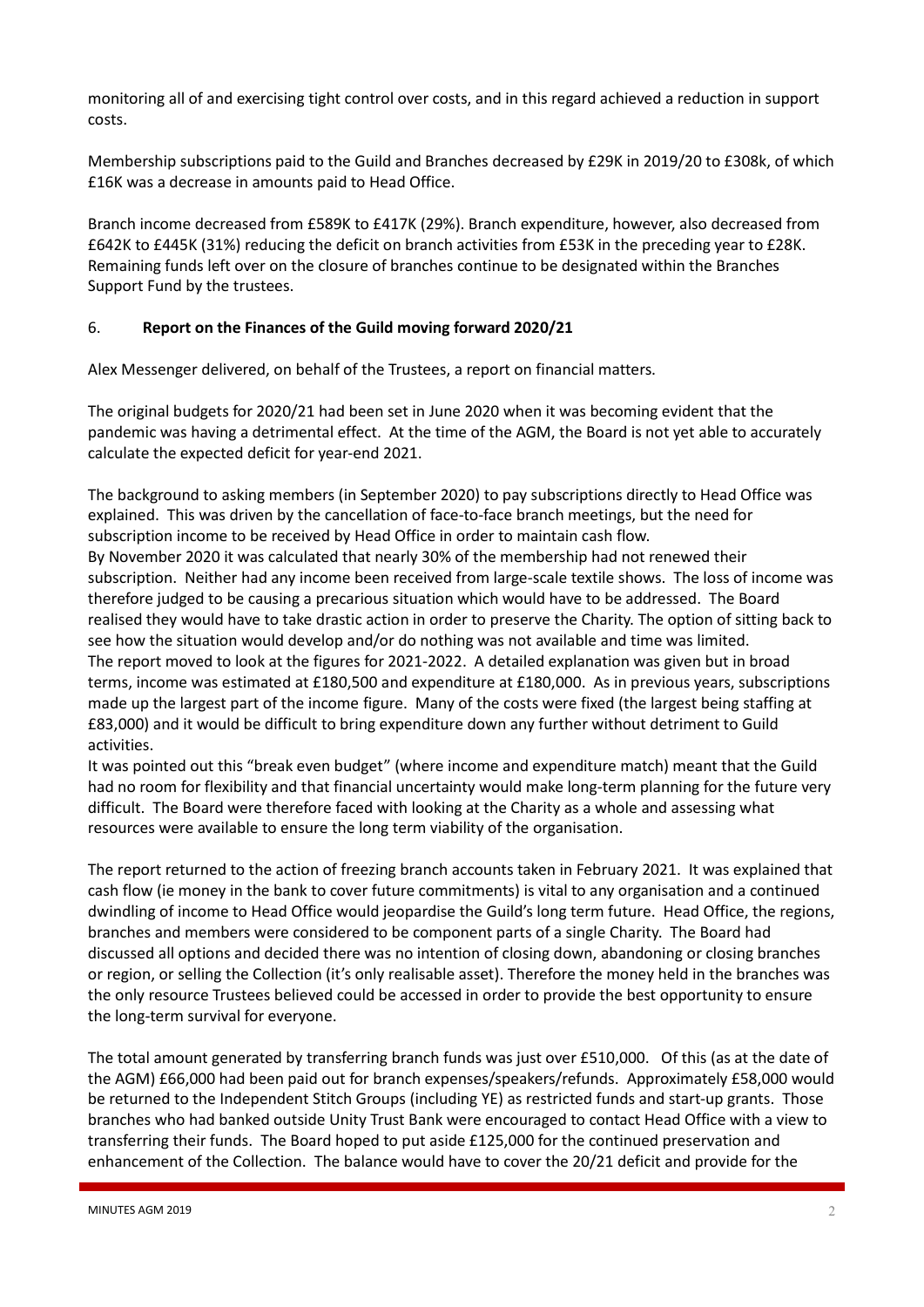future.

The Board recognised the level of feeling amongst the membership and acknowledged that it will take hard work, but they believe that it is possible for HO and the Independent Stitch Groups to work together and rebuild a new future for both the Guild and its' members.

## 7. Report by Artistic Director on the activities over the year 2019/20

Anthea Godfrey reported on Guild's activities up until August 2020. In a year like no other the Guild members have come together in many ways.

Members' Challenge – 'My Favourite Things' - the winners were announced and pictures shown of the winning pieces. In future it is intended that members' work will be recorded in e-books which will be available to members via the website.

Scholars 2019 – Anthea read out statements from each of the Scholars on why this had been so important to them.

Graduates 2019 – there were six and Anthea gave a short statement from each of them. Graduates were Ellie Foreman, Alex Vincent Turner, Elli Bignell, Rosie Gee, Catriona Charlton and Tabitha Bucknell.

Scholars 2020 – The three scholars were announced with detailed information and pictures from each of their CV. These were Elnaz Yazdani, David Morrish and Jayne Childs.

Graduates 2020 – We were unable to interview any graduates for this year but we are working on a Graduate and Scholar Retrospective for the Knitting and Stitching Shows 2022 which will celebrate 30 years of Embroiderers' Guild support in collaboration with Upper Street. However there was one Graduate, lily Cellan-Jones, who was a worthy winner of the award.

Beryl Dean Award – the winners of the award for excellence in the teaching of embroidery were announced. This year the winners of the award were Joint winners Isabel Dodds and Sonja Galsworthy. Runners up were Zoe Hillyard and Elnaz Yazdani

Bucks County Museum – plans have been made for the future during the lockdown. We have had some useful donations made and these will be accessed to the collection.

Buxton Museum and Art Gallery – the Embroiderers' Guild has benefited from the disposal of the textile exhibition from this Museum and 30 items have been accessed to our collection.

Members' Project – The exhibition 'Home' was displayed during the 2019 Knitting and Stitching Shows. Details of the next members' project will be released shortly.

Members' Challenge – 2020 Exquisite Containers – an e-book of the entries can be found on the website. There are plans afoot to display the entries at an exhibition at the Knitting and Stitching Show this autumn along with appropriate items from the EG collection. The winners were announced.

Reasons to be Thankful Project – Three large panels have been made up from the 4" embroidered squares that many members produced to show their support for the NHS. The Royal College of Nursing has graciously accepted these and we are waiting to hear where they are to be hunt.

In the coming year the Board will continue to investigate and re-evaluate all that the Guild does and how it is done. We are looking at ways to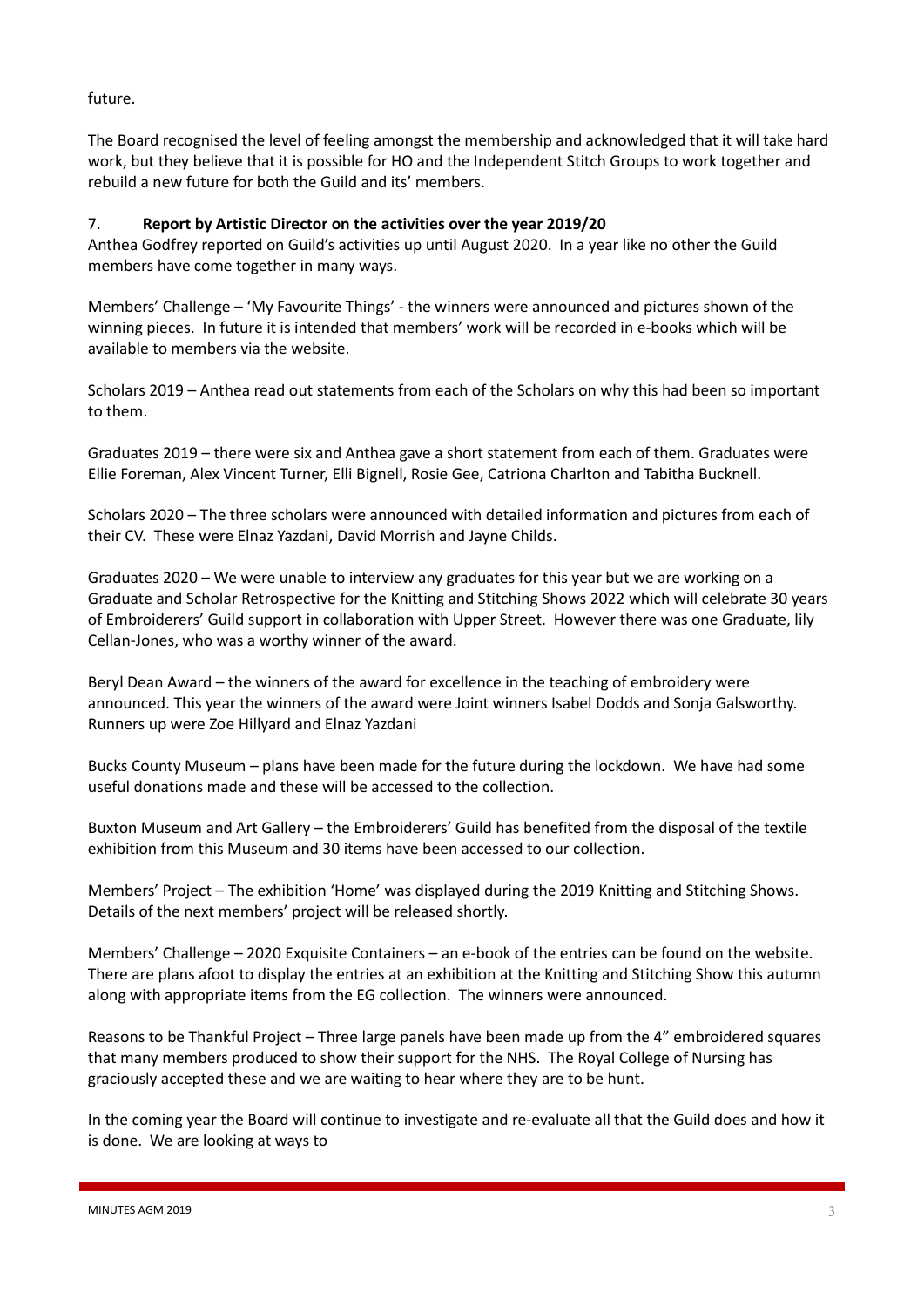- Review the structure and activities of our regions
- Develop a new website to inform our members and the public and act as a hub for the stitch and textile community
- Redevelop the members' side of the website
- Create a new community area for 'Friends of the Collection'
- Looking at adding small items for sale in our on-line shop
- Pursue fundraising opportunities
- Develop a public facing community information hub
- Support the affiliated ISGs
- Continue to work with our commercial partners Warners, Aurifil and Upper Street
- Create an online archive of Embroidery magazine
- Make improvements to ThreadIT and our online courses site

# 8. Report looking forward to 2020/21 by the Artistic Director Young and Student

The affiliation scheme will be looked at and revised for future years. Those groups that are affiliated will have an increased benefits package.

A regional review is being undertaken with the aim of having more outward facing events available to more. Member subscription will remain at £38 with ThreadIt being an additional charge. We are also considering a Friends of the Collection subscription.

ThreadIT will continue to be expanded and we encourage members to continue to support and to add to it. The Members' Challenge will be continuing and the new title has now been announced.

The Guild will be back at the Knitting and Stitching shows this autumn with an exhibition showcasing last year's Members' Challenge as well as items from the collection.

A new members' project title will be announced shortly.

National Awareness Days project is being promoted via the website and facebook.

Contact and the e-books will continue and we encourage members to let us have stories for Contact.

Members will be able to renew and update their subscriptions and profiles online

More courses will be developed and available

Embroidery magazine is continuing and we are in the process of having the full back run digitised as a unique library available to members

Textile artists will be promoted widely through the website

Young Embroiderers, Graduates and Scholars will continue to be supported by the Guild

The webinar chat room was opened at this point.

## 7. Review of Resolutions being put to members

- 1) Re-appointment of Knox Cropper as auditors –
- 2) To approve a change in the Articles of Association to enable further notification of meetings to be sent via email where possible.

Members have been asked to vote by post and the outcome of the vote will be announced on the Guild website once the votes have been counted.\*

## 10. Questions from Members

All questions received have been placed on to the Guild website with answers attached.

11. Thank you and message for the future – please continue to support the Embroiderers' Guild and to help us to achieve our charitable aims. We believe we can build a better and brighter future with your help and support.